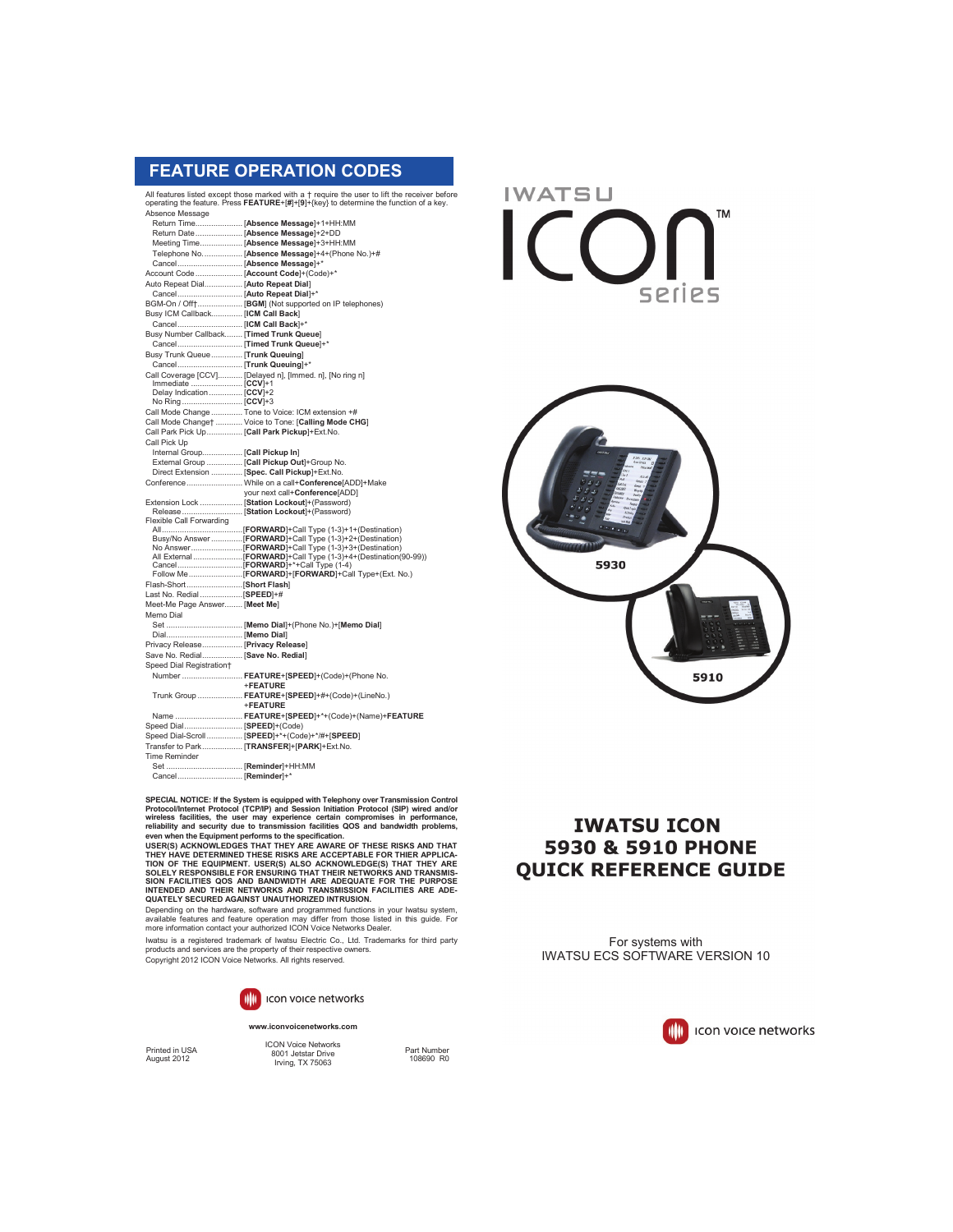

This guide describes basic and advanced features and operations for your Iwatsu ICON Series 5930 and 5910 IP Phones. For more information, refer to your Iwatsu Enterprise-CS Owner's Manual or contact your authorized ICON Voice Networks Dealer. Only qualified personnel are authorized to install and program an Iwatsu system. Should you require service, please contact your authorized ICON Voice Networks Dealer.

## **IWATSU ICON 5930/5910 IP PHONE OVERVIEW**

**Self-Labeling Keys -** The 5930 is equipped with 30 self-labeling keys and the 5910 is equipped with 10 self-labeling keys. These keys support system features on two menu pages. Use the left and right Navigation keys to toggle between pages. Underlined keys have an associated sub-menu.

5910 Self-Labeling Display Example:



Page 1 Page 2

**Multipurpose Keys -** These keys can be programmed for specific functions, including outside line access, individual extension selection, and one-touch feature operation.

**Key Lamps -** These lamps light solid or flash when someone is using the line or fea-G ture corresponding to that key. A green

lamp indicates that you are using that line/feature. A red lamp indicates that someone else is using that line/feature.

1

## **T**

 **INDEX**

| Transferring a Call to Another Extension  4 |  |
|---------------------------------------------|--|

## **U**

| User Options (Station Programming) 7  |  |
|---------------------------------------|--|
| Change Your Station User ID  7        |  |
| Change Your Station Password 8        |  |
| Change Your Dial Confirmation Tone  8 |  |
| Change Your Handset Volume  8         |  |
| Change Your Hold Recall Timer  8      |  |
| Change Your Camp-On Recall Timer  9   |  |
| Change Your Station Ring Tone 9       |  |
| Change a Key Assignment  9            |  |
| Change the LCD Backlight Duration  10 |  |
| Enable / Disable Caller ID On Hold 10 |  |
|                                       |  |

## **V**

| (Receiver, Ringer, and Speaker Volume) |  |
|----------------------------------------|--|
|                                        |  |

#### **W**

|--|--|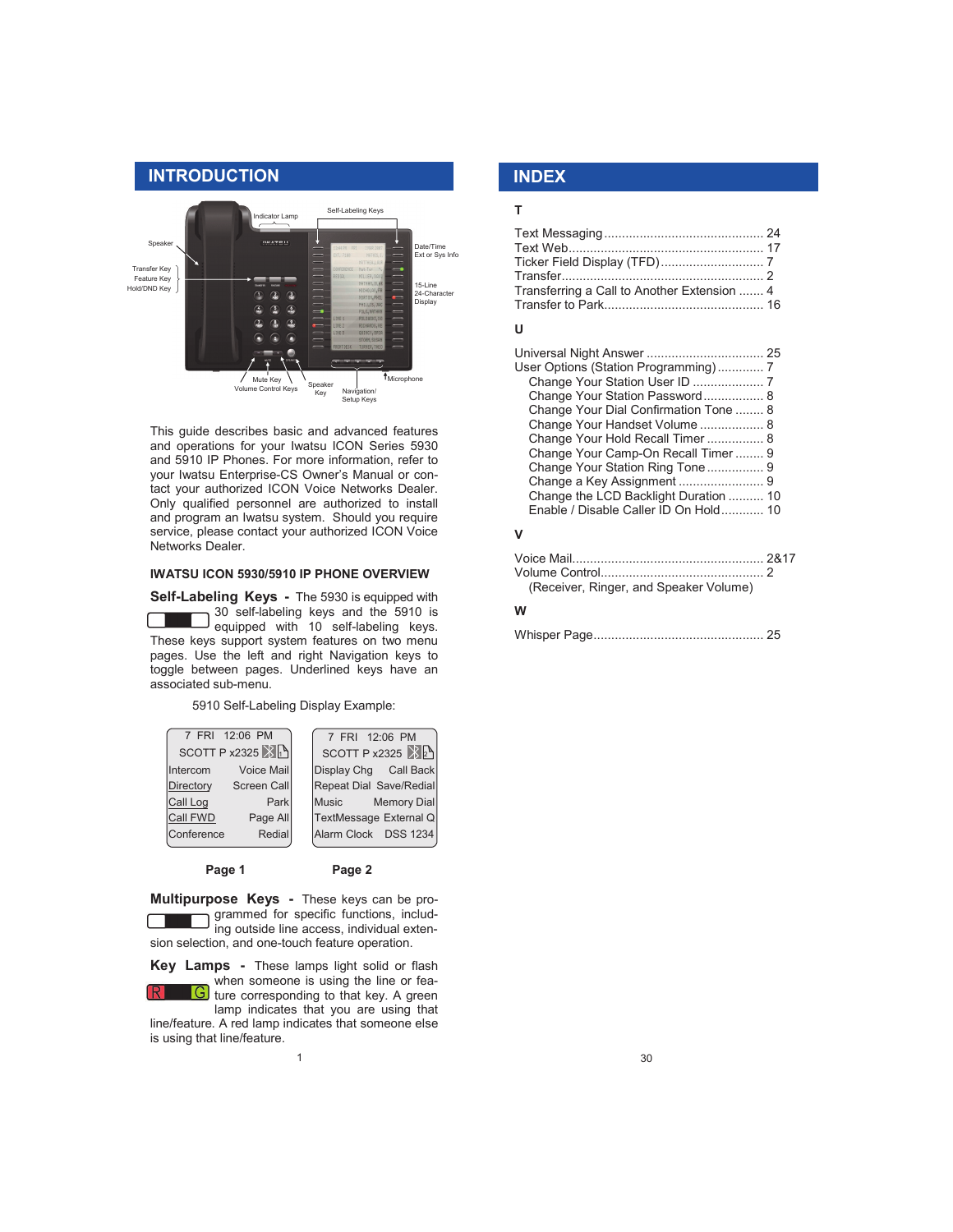## **I**

## **K**

| Last Number Redia [ <i>[11]</i> Redia [ <i>[11]</i> $\frac{1}{3}$ [ <i>12]</i> $\frac{1}{3}$ |  |
|----------------------------------------------------------------------------------------------|--|
|                                                                                              |  |
|                                                                                              |  |
|                                                                                              |  |

#### **M**

## **P**

#### **R**

| Receiving a Call From Another Extension  3 |  |
|--------------------------------------------|--|
|                                            |  |
|                                            |  |

#### **S**

| SELF-LABELING DISPLAY 4                      |  |
|----------------------------------------------|--|
| Self-Labeling Display Navigation  4          |  |
|                                              |  |
|                                              |  |
|                                              |  |
|                                              |  |
| Speed Dial (Internal Station Directory) 14   |  |
| Speed Dial (External (System Speed Dial)  14 |  |
| Speed Dial (Personal Speed Dial) 14          |  |
| Speed Dial (Direct Bin Access) 15            |  |
|                                              |  |



**INDEX SPEAKER -** The blue speaker key allows SPEAKER you to access hands-free mode for outside or internal calls.

> **TRANSFER -** This key allows you to transfer a call from your phone to another extension.

> **FEATURE -** This key is used to access additional Iwatsu system features.

> **HOLD/DND (Hold/Do Not Disturb) -** This key is used to put a call on Hold or to set the Do Not Disturb function. By default your system is programmed to send all calls to voicemail when in DND mode. *See Hold/Quick Forward on page 21 for more details.*



#### **Volume Control:**

The **-** and **+** volume control keys are used to adjust the handset, ringer and speaker volume levels based on the state of the phone.

- **Receiver (Handset) Volume -** When using the handset or Bluetooth headset, the volume control key allows you to adjust the handset volume to one of five levels.
- **Ringer Volume -** Pressing the ringer volume control key while the station is inactive allows you to adjust the ringer volume to one of four levels.
- **Speaker Volume -** When using the speakerphone, the volume control keys allow you to adjust the speaker volume to one of eleven levels.



**MUTE -** When talking using the handset, pressing the Mute key mutes the handset transmitter. If

using the speakerphone, pressing the Mute MUTE key mutes the station microphone. When using the headset jack or Bluetooth, the Mute key mutes the transmitter on the headset.

**Intercom -** The intercom system is the internal network used to communicate between the phone extensions in your Iwatsu system.

**Voice Mail -** This key is used to access your voice mailbox.

**Bluetooth Headset -** A Bluetooth Headset is  $\sum$  active when this icon appears on your display. Requires an IX-59BTINF Bluetooth Module.**\***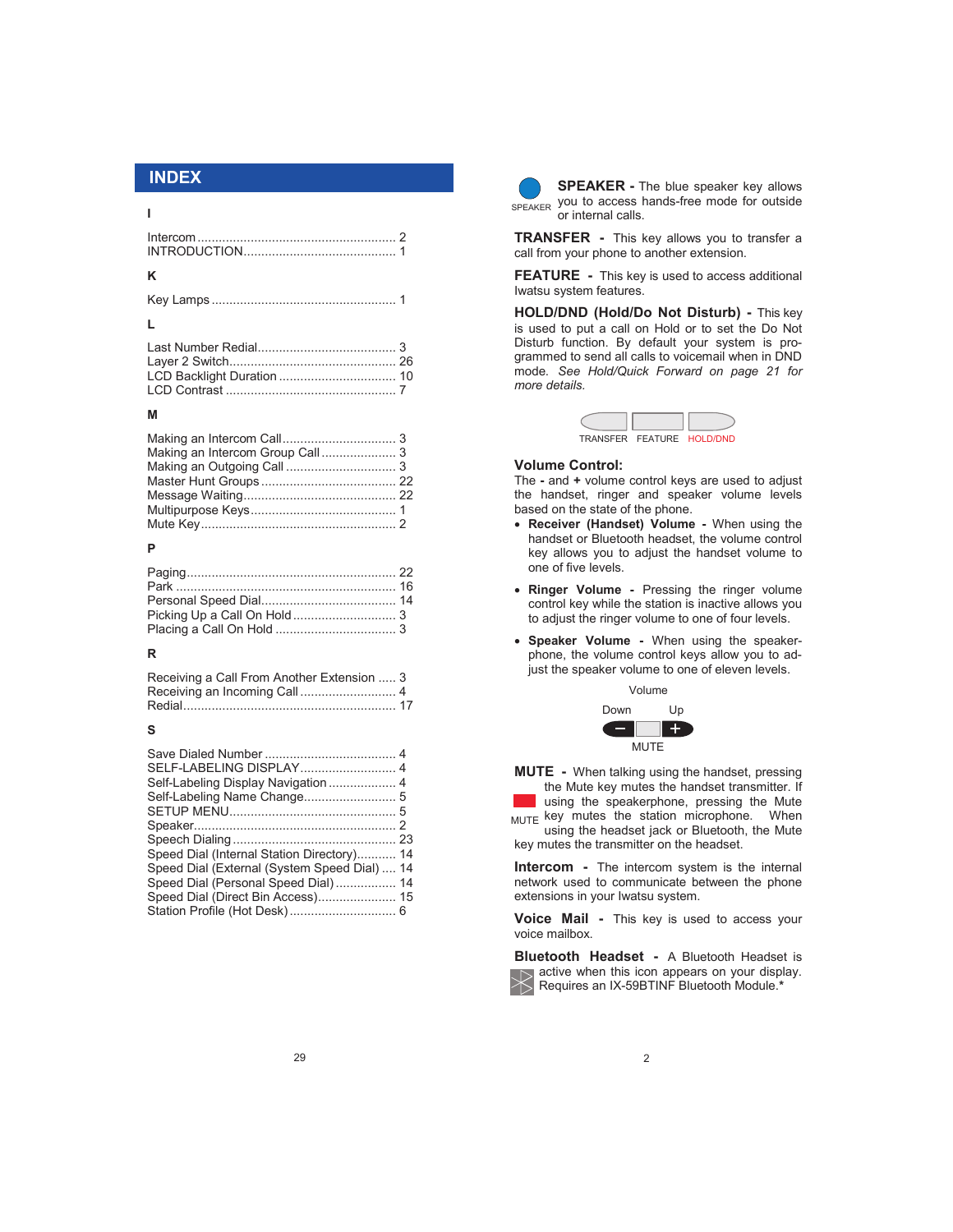## **BASIC FEATURES**

#### **911 Dialing**

At default, your Iwatsu system is programmed to automatically contact your local Public Safety Answering Point (PSAP) when 911 is dialed. Enhanced 911 Service ensures that when 911 is dialed from a system extension, information that allows the PSAP to identify the caller's location in a building is sent to the PSAP along with the call. Check with your system installer or authorized ICON Voice Networks Dealer to make sure your system is programmed for Enhanced 911 Service.

#### **Last Number Redial**

To automatically redial the last outside number you called press the programmed **Redial** key.

#### **Making an Intercom Call**

- 1. Press the **Speaker** key or lift the receiver and wait for dial tone.
- 2. Dial a 3– or 4–digit extension number, or, If you have a **DSS** (Direct Station Selection) key assigned for the extension you are calling press the assigned extension key.

#### **Making an Intercom Group Call**

Dial the Intercom Group access number when you hear the intercom dial tone.

#### **Making an Outgoing Call**

- 1. Press the **Speaker** key or lift the receiver.
- 2. Press an outside line key. You will hear a dial tone.
- 3. Dial telephone number.

#### *Make a dialing mistake?*

If you are predialing a number and misdial, you can use the **Feature** key to delete digits, or, press the **Flash** or outside line key to reorder dial tone.

#### **Picking Up a Call On Hold**

Press the key with either the green or the red flashing lamp to pick up the call being held on that line.

**Note:** *Phone must be programmed with an Intercom (ICM) key to retrieve an internal call on hold.* 

#### **Placing a Call On Hold**

- 1. When on a call press the **Hold/DND** key, or if on an outside line call you can press the flashing green line key where the call appears.
- 2. The active outside line key lamp flashes green on your phone and red at other extensions.
- 3. If the call is not picked up, the call will ring again at your phone based on the programmed hold recall timer.

#### **Receiving a Call From Another Extension**

When your phone rings, lift the handset or press **Speaker.** If your phone is programmed for handsfree mode (default), simply begin speaking when you hear the intercom call signal or the caller's voice.

## **INDEX**

#### **Numeric**

|--|--|--|--|--|--|--|--|

#### **A**

| Answering Machine Emulation |  |
|-----------------------------|--|
|                             |  |

#### **B**

| Bluetooth Environmental Conditions 27  |  |
|----------------------------------------|--|
|                                        |  |
| Bluetooth Pairing/Connect/Disconnect 6 |  |
|                                        |  |
|                                        |  |

## **C**

| Program a Forward Destination 12         |  |
|------------------------------------------|--|
| Activate a Forward Destination 13        |  |
| Forward Status / Forward Cancel  13      |  |
|                                          |  |
|                                          |  |
| Make a Call From the Call Log  11        |  |
| Store a Call Log Entry to Speed Dial  11 |  |
|                                          |  |
|                                          |  |
|                                          |  |
|                                          |  |

#### **D**

#### Directory........................................................ 14 DIRECT INWARD SYSTEM ACCESS........... 26 DISPLAY MENU FEATURE OPERATION..... 11 Do Not Disturb............................................... 21

## **E**

| Exclusive Hold On Outside Line  21        |  |
|-------------------------------------------|--|
| External (System Speed Dial Directory) 14 |  |

## **F**

| <b>FEATURE OPERATION CODES  Back Cover</b> |
|--------------------------------------------|
|                                            |
|                                            |

## **H**

| Hold/DND (Hold/Do Not Disturb)  2&21 |  |
|--------------------------------------|--|
|                                      |  |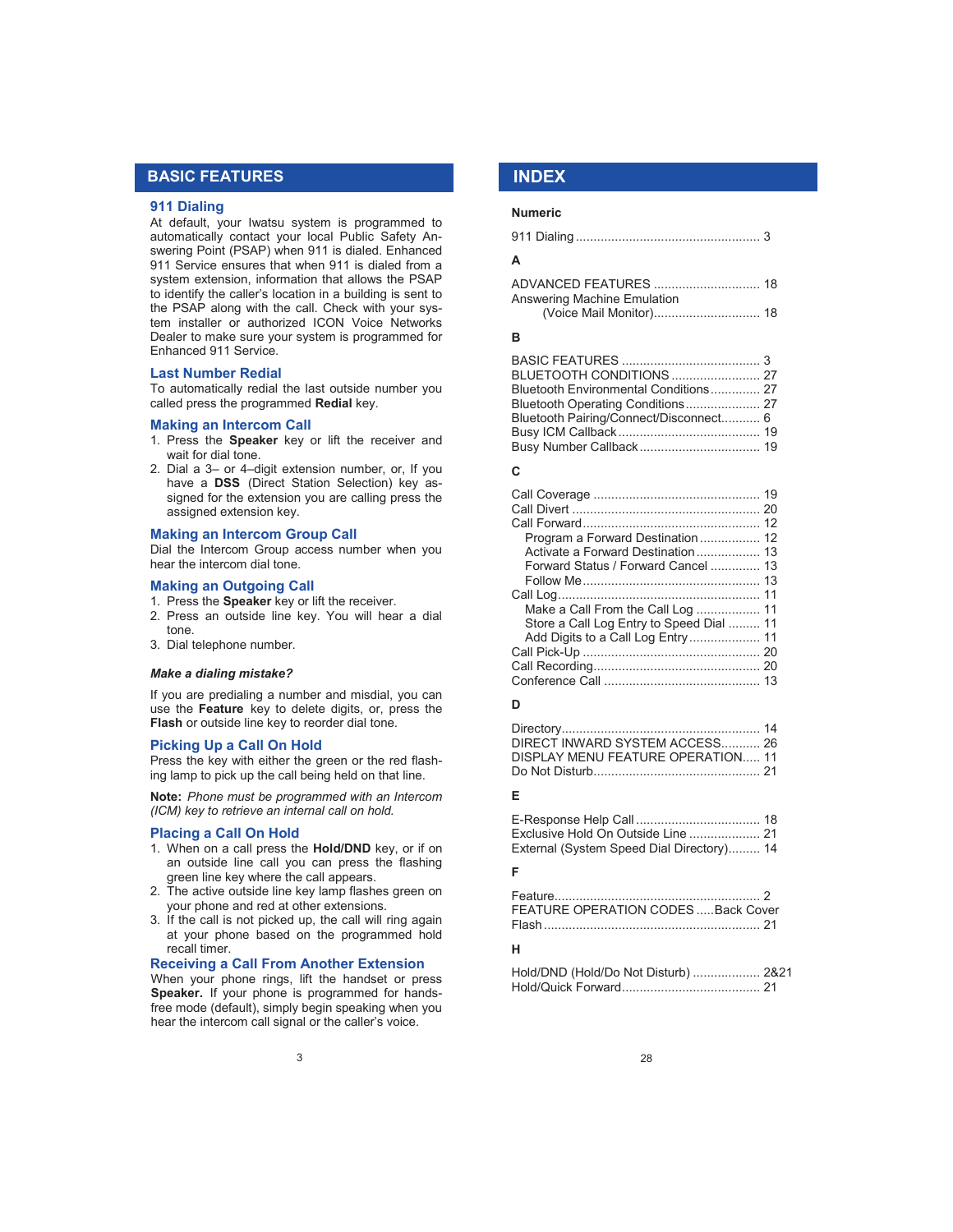## **BLUETOOTH CONDITIONS**

Refer to the Setup Menu section on page 6 for Bluetooth Discover (Pairing), Connect, and Disconnect procedures.

**Disclaimer:** *The compatibility and performance of any Bluetooth headset not manufactured by Iwatsu is "As is" and is not supported, warranted, or guaranteed by ICON Voice Networks in any manner, and ICON Voice Networks hereby disclaims any and all implied warranties of merchantability and fitness for a particular purpose.*

#### **Bluetooth Operating Conditions**

- **If Bluetooth** does not appear on your LCD when you press the **Setup** key, your telephone is not equipped with a Bluetooth module.
- Only one Bluetooth headset can be paired to a telephone at a time. A second device will overwrite any previously paired Bluetooth headset.
- For convenience and visibility, Iwatsu recommends adding a **Headset Control Key** to your key pattern.
- If **Unknown** appears on the display during the Bluetooth Discovery process, it is possible that the Bluetooth Name Check Response Timer has timed out before the headset name was received. In most cases, the Bluetooth device will pair successfully. You can choose to re-discover the Bluetooth device if the name does not appear on your display.

#### **Bluetooth Environmental Conditions**

The following environmental conditions will have an effect on the operation of Bluetooth headsets and must be taken into consideration:

- Number of Bluetooth devices within a 10 meter radius of the Bluetooth enabled Iwatsu ICON Series telephone.
- Number of WiFi devices within a 10 meter radius of the Bluetooth enabled Iwatsu ICON Series telephone.
- Distance of the Bluetooth headset from the Bluetooth enabled Iwatsu ICON Series telephone.

**Note:** *When the Motorola H550 headset is taken out of range and then returned within range of the paired key telephone, the H550 headset LED will flash red and you will hear a beep approximately every 30 seconds. To clear this state, power the headset off and then on and wait for the headset to reconnect .*

#### **Receiving an Incoming Call**

When your phone rings and lamp flashes press the **Speaker** key or lift the receiver to connect the call.

*If your phone does not connect you to the call automatically* when your phone rings and lamp flashes lift the receiver and press the key with the flashing lamp to connect the call.

#### **Save Dialed Number**

- 1. While speaking on an outside line press the **Feature** key and dial **2**+**1**, or, press the **Save Dial** key (if assigned).
- 2. You will hear a confirmation tone that indicates the phone number you just dialed has been saved.

#### **To dial the saved number**

- 1. Lift the receiver, press the **Feature** key and dial **2**+**1**, or, press the **Save Dial** key (if assigned).
- 2. The saved number is automatically dialed.

#### **Transferring a Call to Another Extension**

When speaking on an outside line:

- 1. Press the **Transfer** key.
- 2. When you hear dial tone dial an extension number, or, press an extension key.
- 3. Announce the call when the extension answers and hang up, or just hang up.

The Iwatsu ICON 5930 phone is equipped with 30 self-labeling keys and the 5910 phone is equipped with 10 self-labeling keys. Self-labeling keys are used to manage calls and access Iwatsu ECS system features. When a key is changed on the key pattern of your phone, the label will change.

## **SELF-LABELING DISPLAY**

## **5930/5910 Self-Labeling Display Navigation**

To navigate the Self-Labeling display use the **Next Page** and **Previous Page** keys to access page 1 and page 2 on the display. The **Setup** key is used to access station profile login, Bluetooth setup, LCD contrast, Iwatsu ticker, and user options.

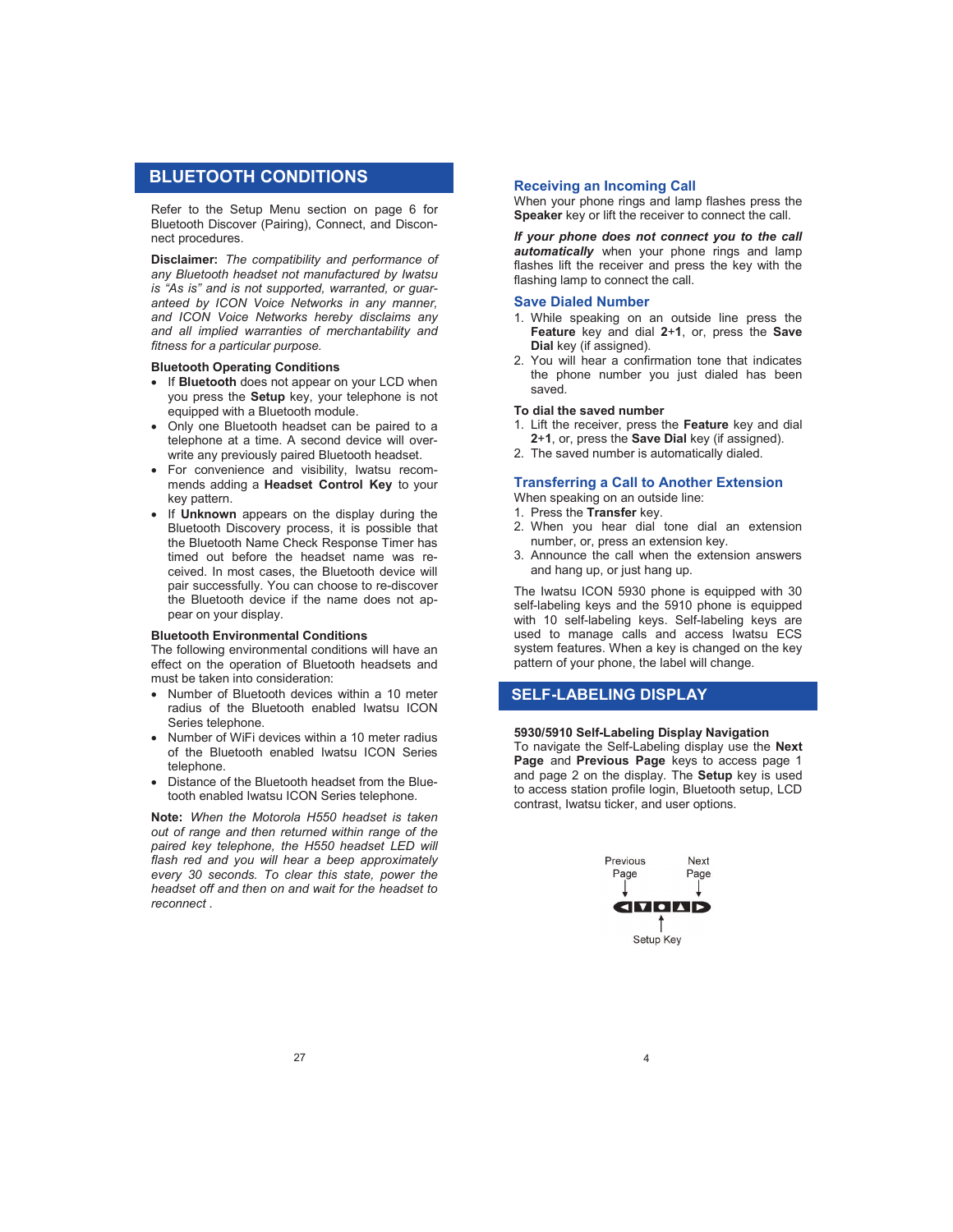#### **Self-Labeling Name Change**

You can manually change the name of a key on the display. This does not change the function of the key, only how it appears on your display.

**Note:** *If you change the label on a key and that key assignment is changed, the label you assigned to that key will not change. You cannot change the name of a Press Page key.*

#### **To change the name of a key on the display**

- 1. **Press and hold for five seconds** the key that corresponds to the label you want to change.
- 2. When the Label Name Change screen appears, use the dial pad and the navigation keys to enter the new name for the key.
- 3. Press **Save** to save your changes or **Cancel** to exit the name change without saving.



Toggle Case Insert Previous **Next** M Character Character Delete

#### **Return a key label to its default name**

If you have changed the name of the key and wish to return the key name to its default setting:

- 1. **Press and hold for five seconds** the key that corresponds to the label you want to return to the default name.
- 2. **Delete** the key name, press **Save** without entering a new name.
- 3. The default key label is now displayed.

## **SETUP MENU**

From the Setup menu you can pair a **Bluetooth** headset, login using the **station profile feature**, change the **LCD contrast**, activate an **Iwatsu ticker (TFD**), and perform station programming through the **User Options** selection. The Setup menu can only be accessed while the phone is in the idle mode. Setup Menu Setup Menu Setup Menu<br>
Setup Menu Setup Menu Setup Menu Setup Menu Setup Menu Setup Menu Setup Menu Setup Menu Setup Menu<br>
Setup Menu Menu Setup Menu<br>
Setup Menu Menu Menu Setup Menu<br>
Setup Menu

# **GITIO AD**

Setup Menu

## **DIRECT INWARD SYSTEM ACCESS**

Direct Inward System Access (DISA) allows an external caller to access Iwatsu system features from outside the office. Feature operation for DISA calls is the same as those for the Single Line Telephone. Certain DISA features, including making an outside call and system paging access require a security password.

**Note:** *DISA must be enabled in the system. Check with your system administrator.*

#### **Operation**

1. When the phone system answers, the caller will hear either a message or a special DISA dial tone.

#### **To Interrupt the Message**

1. Press **#**+**#**. You will hear DISA dial tone.

#### **To make an intercom or hunt group call**

1. Dial the desired extension number or hunt group access code.

#### **To access all DISA features**

- Dial **#**+**#**.
- Dial **\***.
- 3. Dial the assigned password. You will have the calling capabilities assigned to the DISA line, or, dial an extension number followed by that extension's Station Restriction Password. You will have the same calling capabilities as that extension.
- Wait for the intercom dial tone.
- 5. Dial the desired extension number, hunt group access code, paging access code or outside line access code and phone number.

#### **To register a flash to make another call**

- 1. Dial **#**+**#**.
- 2. Once an outside call has been made, another call may not be placed.

## **LAYER 2 SWITCH**

There are two jacks on the back of your Iwatsu ICON Series 5930/5910 IP Phone. One jack is labeled "PC" and the other is labeled "LAN". Use the PC jack to connect to a second device.

#### **To use the layer 2 switch**

- 1. Connect on Category 5 cable from the PC jack on the IP telephone to the NIC card on your PC.
- 2. Connect one Category 5 cable from the LAN jack on the IP telephone to the wall jack connected to the local area network.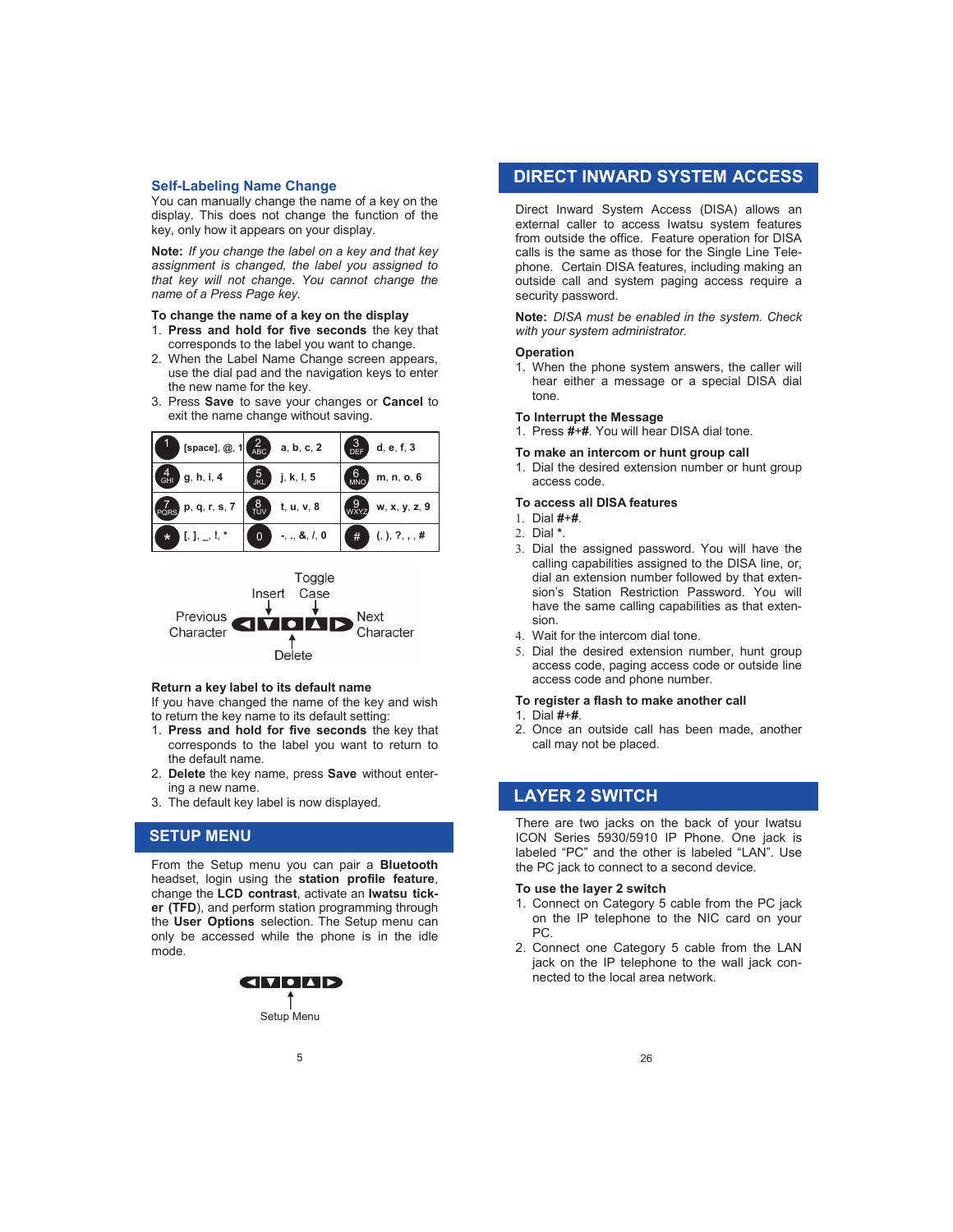**To scroll through the available personal text messages**

- *1.* Go off hook and press **Text MSG** + **\*** + *text message number (90-99).*
- 2. With a message displayed press **#** to scroll forward and **\*** to scroll backward.

## **Registering Personal Text Messages**

- **To enter a personal text message**
- Press **Feature** + **Text MSG** + *text message number (90-99)*.
- Press the following keys for text message data entry:

| $\Box$ -,, [space], 1     | $\boxed{2}$ A, B, C, 2                   | $1$ D,E,F,3               |
|---------------------------|------------------------------------------|---------------------------|
| $\overline{4}$ G, H, I, 4 | $5$ J,K,L,5                              | $\Box$ M, N, O, 6         |
| $\boxed{7}$ P,Q,R,S,7     | <b>B</b> T,U,V,8                         | $\boxed{9}$ W, X, Y, Z, 9 |
| Alphanumeric              | ച &.o                                    | Upper/lower case          |
| <b>FEATURE All delete</b> | <b>HOLD/DND</b> Enter/1 character delete |                           |

1. Press **FEATURE** to end the operation.

#### **Universal Night Answer**

If you need to pick up an incoming call when the system is in the night mode:

1. Lift receiver.

- 2. Press **Feature** key and dial **3**+**6,** or, press the **Universal Night Answer** key (if assigned).
- 3. You are connected with the incoming call.

## **Whisper Page**

You may communicate with a busy station without interrupting their call using the Whisper Page feature.

#### **To communicate with a busy extension**

- 1. After calling a busy station, press the **\*** key.
- 2. You may now speak to that extension.

#### **To Respond to Whisper Page**

After receiving a whisper page while on a call:

- 1. Press the **\*** key to speak with the extension that called using the whisper page feature.
- 2. Press the **\*** key a second time to resume speaking with the original calling party.

**Note:** *The original calling party cannot hear the whisper page or your response to a whisper page.*

#### **To Respond to Whisper Page with a Text Message**

After receiving a whisper page, while on call, follow the procedures for *Text Messaging*.

## **Bluetooth\***

*(Bluetooth QD ID: B012826)*

From the Bluetooth menu, you can Discover (pair), Connect and Disconnect a Bluetooth headset. Refer to page 27 for additional Bluetooth information.

**Note:** *Follow the Bluetooth device manufacturer's instructions to prepare your Bluetooth device for pairing. Your Bluetooth device must be in the pairing mode before beginning this procedure.*

#### **To Discover (Pair) a Bluetooth device**

- 1. Press the **Setup** menu key.
- 2. Press **Bluetooth**. (If Bluetooth does not appear on your LCD, you do not have an IX-59BTINF Bluetooth module installed in your telephone.)
- 3. Press **Discover**. Searching will flash on your display.
- 4. When the discovery process is complete, select the key that corresponds to the name of the Bluetooth device your are pairing. If Unknown appears on your display, continue the pairing process. In most cases the device will pair successfully.
- 5. Enter the Bluetooth device's passcode and press **Enter.** (Example passcode: 0000)
- 6. When pairing is complete, press **Exit**. You will see the Bluetooth ICON on your display.

#### **To Disconnect or Connect your Paired Bluetooth device**

- 1. Press the **Setup** menu key.
- 2. Press **Bluetooth**.
- 3. Select **Disconnect** or **Connect**.
- 4. Press **Exit**.

#### **Station Profile (Hot Desk) Feature**

The Station Profile feature allows you to login to any ICON 5810, 5910 or 5930 phone using your extension number and passcode. **Note:** *If your station does not have an assigned passcode, you will not have access to this feature.*

#### **To login**

- 1. Press the **Setup** menu key.
- 2. Press **Profile**.
- 3. Select **Log In**.
- 4. Enter your 3– or 4–digit extension number.
- 5. Press **Enter.**
- 6. Enter your station passcode.
- 7. Press **Enter.**
- 8. You are now logged in.

#### **To logout**

- 1. Press the **Setup** menu key.
- 2. Press **Profile**.
- 3. Select **Log Out**.

**Note:** *If you are currently logged in at a phone and attempt to login at a second phone, the system will automatically log you out of the first phone.*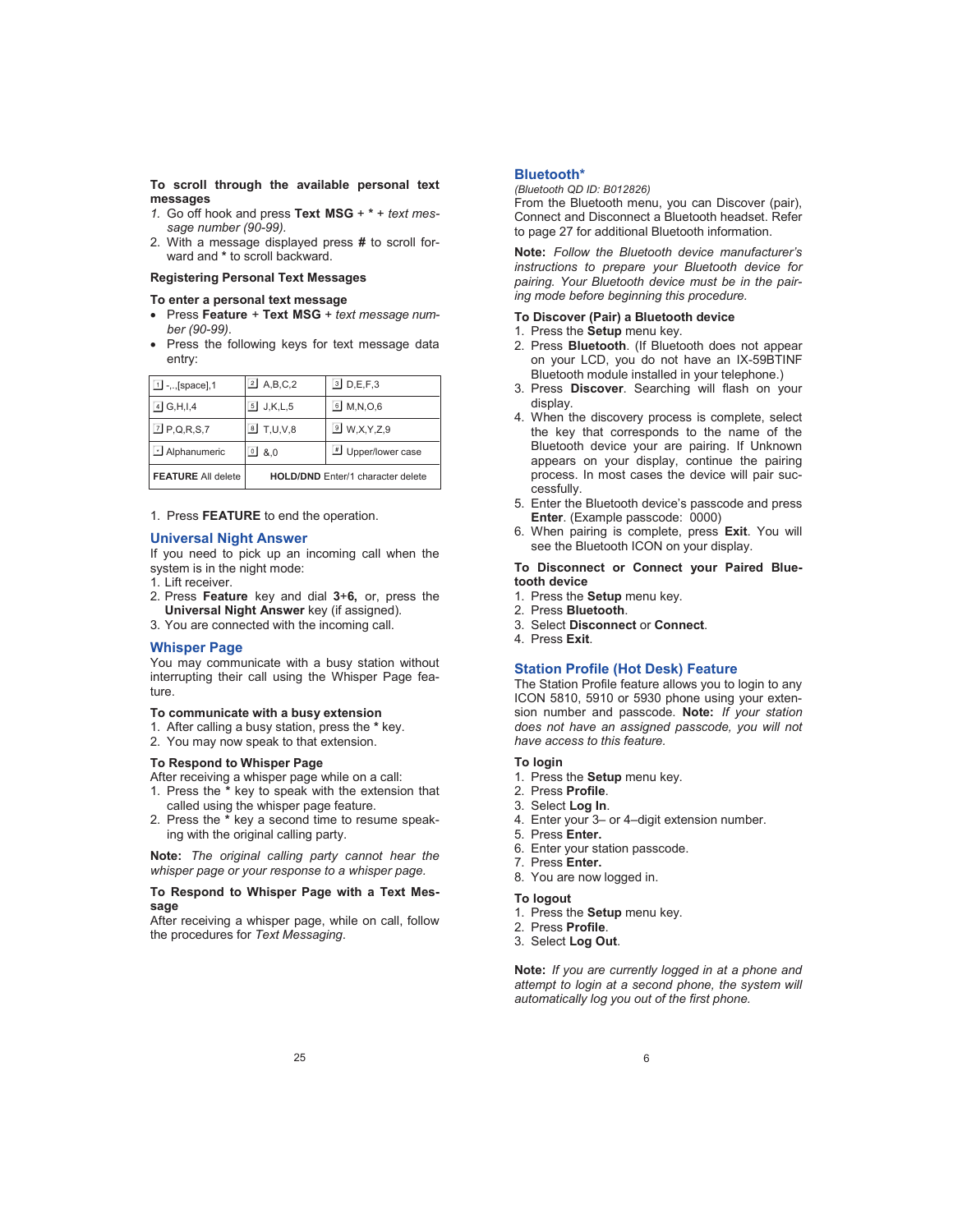## **LCD Contrast**

Change the LCD contrast

- 1. Press the **Setup** menu key.
- 2. Press **LCD Contrast**.
- 3. Use the **Left** and **Right** arrow keys to decrease or increase the display contrast.

## **Ticker Field Display (TFD)**

A ticker URL must be programmed in the system database to activate this feature.

#### **To Activate the Ticker**

- 1. Press the **Setup** menu key.
- 2. Press **Iwatsu Ticker** (**TFD**).
- 3. Select a ticker (**TFD**). Up to five data sources can be programmed in the system database.
- 4. Select the ticker scroll **Speed**
- 5. Select the **Line** where the ticker will appear 6. The ticker that you selected will display **Activated**.
- 7. Press **Exit** to return to the main screen.
- **To Deactivate the Ticker**
- 1. Press the **Setup** menu key.
- 2. Press **Iwatsu Ticker** (**TFD**).
- 3. Select the ticker that is Active (TFD 1-5). When the Activated TFD is selected, the LCD will display **Canceled**.
- 4. Press **Exit** to return to the main screen.

#### **User Options (Station Programming)**

**Note:** *If your station does not have an assigned Station Password, you will not have access to this feature.*

From the **User Options** menu, you can access and change your Station User ID, Station Password, Dial Confirmation Tone, Handset Volume Control, Hold Recall Timer, Camp-On Recall Timer, Station Ring Tone, Key Assignments, Caller ID on Hold and LCD Backlight Duration.

**Note:** *If Key Assignments does not appear on your display, you do not have access to this programming item. Stations that share a common key pattern cannot change Key Assignments and you cannot change a key while the LED for that key is lit (red or green/solid or flashing).*

#### **Change Your Station User ID**

- 1. Press the **Setup** menu key.
- 2. Press **User Options**.
- 3. Enter your **Station Password** and press **Enter**.
- 4. Select **Station User ID**.
- 5. Use the dial pad and navigation keys to enter a new Station ID. (Refer to page 5 for data entry)
- 6. Press **Save** and **Exit** to save your data and return to the main screen.

#### **Text Messaging**

You may send a manual signaling or busy bypass text message to the display of another system extension. You may also send a stored text message that lights the Text Message key **Text MSG** at another system extension.

## **Busy Bypass/Manual Signaling Text Messages**

**To select and send a manual signaling text message** 

- 1. Lift the receiver and press **Text MSG** + *text message number (00-99)*, or **Text MSGn**.
- 2. Dial an extension number or press **DSS** or **CCV**.

**To select and send a busy bypass text message**  While calling a busy or idle extension:

1. Press **Text MSG** + *text message number (00- 99)*, or **Text MSGn**.

#### **To respond to a busy bypass text message while on a call**

While on a call with a busy bypass text message on your display:

1. Press **Text MSG** + **\*** + *text message number (00- 99)* + **Text MSG**.

**To delete a busy bypass text message from your display**

While a text message is on your display:

1. Press **Text MSG** + **#** + **\***.

#### **Stored Text Messages**

#### **To select and send a stored text message to another system extension**

While calling a busy or idle extension:

- 1. Press **Text MSG** + *text message number (00- 99)*, or **Text MSGn**.
- 2. Press **#**.

#### **To display a stored text message**

1. Press **Text MSG** + **#** to display a stored text message.

**To respond to a stored text message by calling the originating extension**

- 1. Press **Text MSG** + **#** to display the stored text message.
- 2. Press **#** a second time to call the station that sent the text message.

#### **To delete a stored text message**

While your text message key is lit:

1. Press **Text MSG** + **#** + **\***.

#### **Scrolling and Selecting Text Messages**

#### **To Scroll through the available system text messages**

- *1.* Go off hook and press **Text MSG** + **\*** + *text message number (00-89).*
- 2. With a message displayed press **#** to scroll forward and **\*** to scroll backward.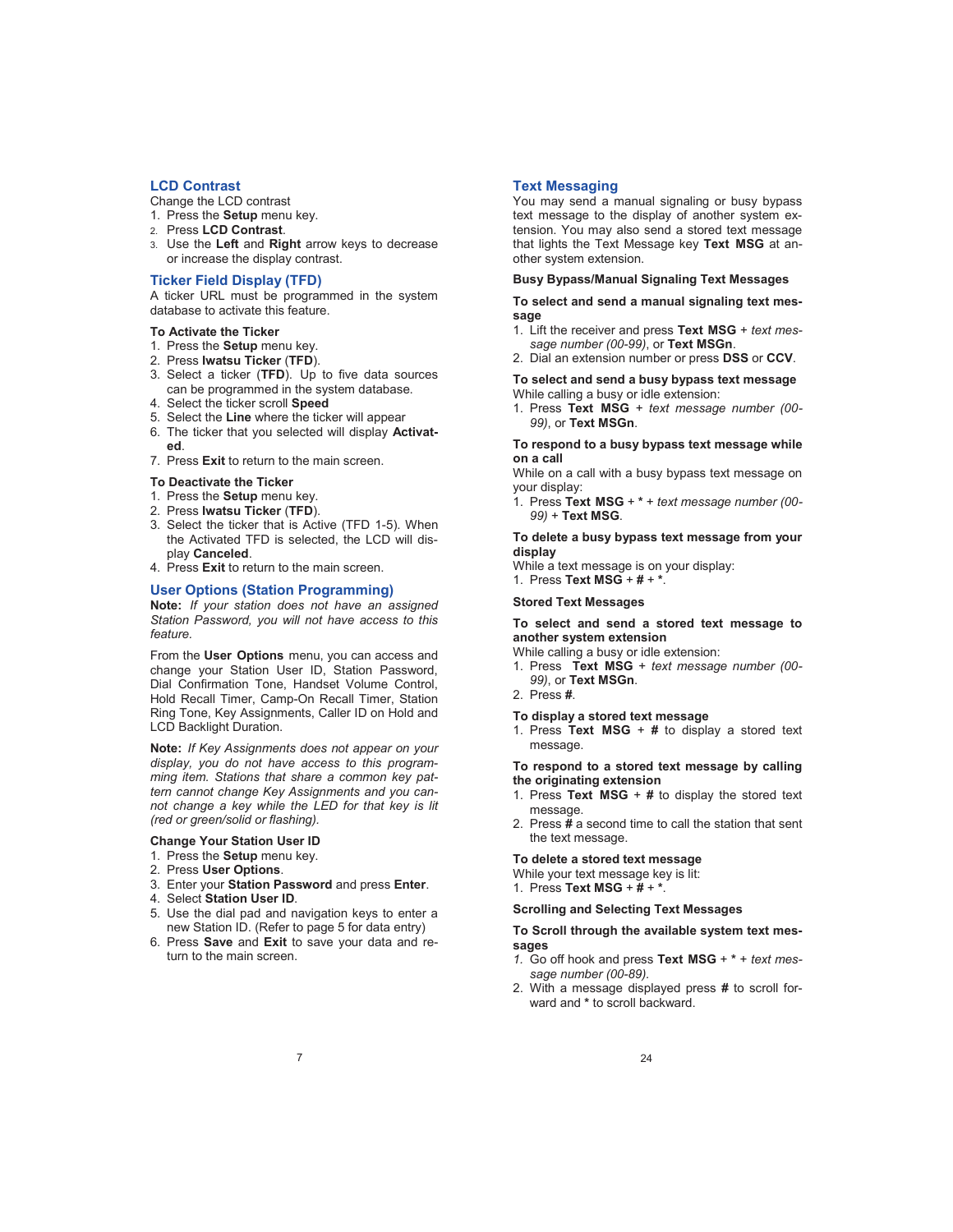#### **Speech Dialing**

The Speech Dialing feature enables the user to voice dial from their personal or company contacts by accessing the Enterprise TOL Automatic Speech Recognition (ASR) software. To voice dial using the Speech Dialing feature simply press the Speech key and say the name of the party that is stored in your contact list. This feature can also be enabled for prime line access when used with an ICON Series 5930/5910/5810 telephone enabled with a Bluetooth headset.

**Note:** *If you are not prompted to say a name when you press the Speech key, your system is not configured for this feature. Consult your system administrator before programming this key.*

#### **Make a Speech Call**

#### 1. Press the **Speech** key.

- 2. After the prompt, say the name of a contact that is stored in the Enterprise TOL mailbox directory.
- 3. When prompted, confirm the contact name and the contact is called.

#### **Make a Speech Call Using a Bluetooth Headset**

- 1. Press the **Bluetooth** Headset **Off-hook** button.
- 2. After the prompt, say the name of a contact that is stored in the Enterprise TOL mailbox directory.
- 3. When prompted, confirm the contact name and the contact is called.

#### **Transfer a Call Using the Speech Key**

- 1. While on a call, press the **Conference** key and then press the **Speech** key.
- 2. Say the name of the party where you want to transfer the call.
- 3. When prompted, confirm the contact name and the contact is called.
- 4. When the party answers, announce the call and press the **Conference** key again.
- 5. Disconnect.

#### **Change Your Station Password**

- 1. Press the **Setup** menu key.
- 2. Press **User Options**.
- 3. Enter your current **Station Password** and press **Enter**.
- 4. Select **Station Password**.
- 5. Use the dial pad to enter a new four-digit numeric **Station Password**.
- 6. Press **Save** and **Exit** to save your data and return to the main screen.

#### **Change Your Dial Confirmation Tone**

- 1. Press the **Setup** menu key.
- 2. Press **User Options**.
- 3. Enter your **Station Password** and press **Enter**.
- 4. Select **Dial Confirmation Tone**.
- 5. Use the left or right navigation keys to toggle the Dial Confirmation Tone **On** or **Off**.
- 6. Press **Save** and **Exit** to save your change and return to the main screen.

#### **Change Your Default Handset Volume**

If a change is made to the volume while off-hook, the volume is reset to the value programmed here after going on-hook.

- 1. Press the **Setup** menu key.
- 2. Press **User Options**.
- 3. Enter your **Station Password** and press **Enter**.
- 4. Select **Handset Volume Control**.
- 5. Use the left or right navigation keys to scroll to set your Handset Volume to one of four options:
	- **Minimum** Volume Level
	- **Medium** Volume Level
	- **Maximum** Volume Level
	- **Use Last** Volume Level (Retain last setting)
- 6. Press **Save** and **Exit** to save your change and return to the main screen.

#### **Change Your Hold Recall Timer**

- 1. Press the **Setup** menu key.
- 2. Press **User Options**.
- 3. Enter your **Station Password** and press **Enter**.
- 4. Press the right navigation key to move to the next menu page.
- 5. Select **Hold Recall Timer**.
- 6. Use the dial pad to enter a new Hold Recall Time.
	- $\bullet$  Range = 0-255 seconds
	- $\bullet$  Default = 0 (When set to 0, the system default Hold Recall Time is used)
- 7. Press **Save** and **Exit** to save your change and return to the main screen.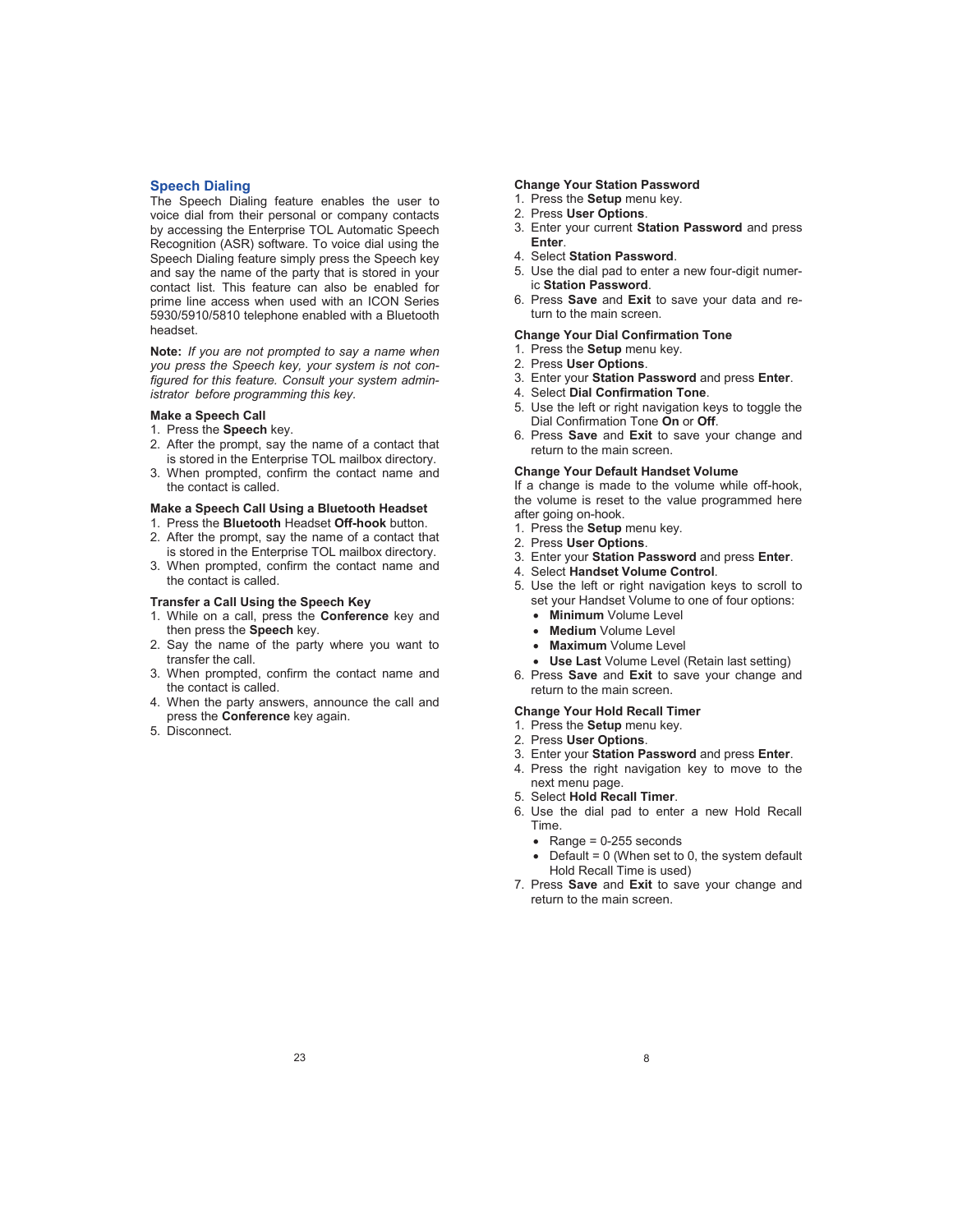#### **Change Your Camp-On Recall Timer**

- 1. Press the **Setup** menu key.
- 2. Press **User Options**.
- 3. Enter your **Station Password** and press **Enter**.
- 4. Press the right navigation key to move to the next menu page.
- 5. Select **Camp-On Recall Timer**.
- 6. Use the dial pad to enter a new Camp-On Recall Time.
	- $\bullet$  Range = 0-255 seconds.
	- $\bullet$  Default = 0 (When set to 0, the system default Camp-On Recall Time is used).
- 7. Press **Save** and **Exit** to save your change and return to the main screen.

#### **Change Your Station Ring Tone**

You can choose one of eight different ring tones to distinguish your station from others.

- 1. Press the **Setup** menu key.
- 2. Press **User Options**.
- 3. Enter your **Station Password** and press **Enter**.
- 4. Press the right navigation key to scroll to the next menu page.
- 5. Select **Station Ring Tone**.
- 6. Use the left or right navigation keys to scroll through and select one of nine ring tones:
	- **System Tone**.
	- **Station Ring Tones 1-8**.
- 7. Press **Save** and **Exit** to save your change and return to the main screen.

#### **Change a Key Assignment on Your Station**

**Note:** *If Key Assignment does not appear on your display, you do not have access to this programming item. Phones that share a common key pattern cannot change key assignments and you cannot change a key while the LED for that key is lit (red or green/solid or flashing).*

- 1. Press the **Setup** menu key.
- 2. Press **User Options**.
- 3. Enter your **Station Password** and press **Enter**.
- 4. Press the right navigation key to move to the next menu page.
- 5. Select **Key Assignment**.
- 6. Use the left or right navigation keys to scroll through and select one of the **Key Assignment Categories**.
- 7. Select the **Key Type** you want to add to your key pattern.
- 8. Select the key you wish to change on your station. The new Key Type that you selected will display in the key location you have selected.
- 9. Select **Exit** to return to the main screen.

#### **Master Hunt Groups**

The Iwatsu Enterprise-CS allows extensions to be programmed into Hunt Groups. Each Hunt Group is assigned code and when dialed the system searches for the first idle extension.

#### **To Call a Hunt Group**

- 1. Lift the receiver.
- 2. Wait for the dial tone.
- 3. Dial Hunt Group access code, or, press **Hunt** if assigned as a Multipurpose key.

#### **Paging**

- 1. Lift the receiver or press the **Speaker** key.
- 2. Press the **Page** key or dial the page access code.
- 3. When you hear the confirmation tone, make your announcement by speaking into the receiver.
- 4. Hang up or press the **Speaker** key to end the page.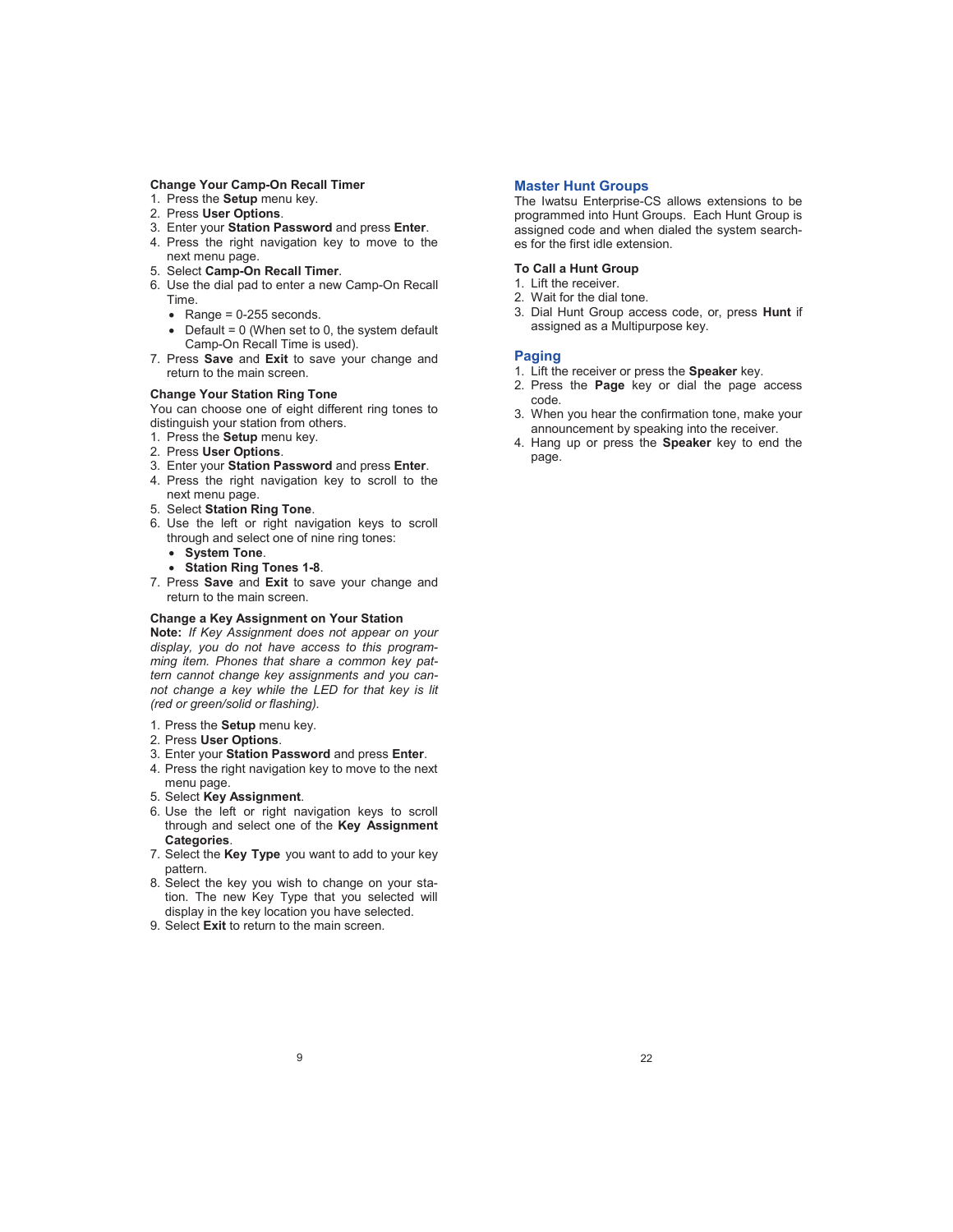#### **Do Not Disturb**

If you do not wish to be disturbed, you can set your extension to prevent any calls from ringing to or getting through to your extension.

**Note:** *Hold/Quick Forward is the default setting for the HOLD/DND key in the Iwatsu ICON 5810.*

- 1. Do not lift receiver.
- 2. Press the **Hold/DND** key. The lamp on the **Hold/ DND** key will stay lit.

## **To cancel Do Not Disturb:**

- 1. Do not lift receiver.
- 2. Press the **Hold/DND** key. The lamp on the **Hold/ DND** key will go out.

#### **Exclusive Hold On Outside Line**

A call on "exclusive" hold may only be picked up from your extension.

While speaking on an outside call press the key for the outside line you are already using. The green lamp on that outside line key will flash slowly on your phone. The red lamp will stay lit at other extensions.

**To retrieve a call on Exclusive Hold** press the same outside line key on your phone again to be connected to the call.

#### **Flash**

Flash allows you to receive a dial tone on the same outside line that you are using without having to hang up. Flash may also be used to receive an intercom dial tone to place another intercom call.

#### **After you complete a call or if you make a dialing mistake**

- 1. Press **Flash**.
- 2. Dial the new number.
- **To Use Centrex or PBX features**
- 1. Press **S Flash**:
- 2. Dial the new number or feature code.
- **If your phone does not have Flash or S Flash keys**
- 1. Press **Feature** then dial **1**+**1** for Flash.
- 2. Press **Feature** then dial **1**+**2** for Short Flash.

#### **Hold/Quick Forward Operation**

1. If programmed for Quick Forward operation, pressing **Hold/DND** will automatically forward all incoming calls to your active forward destination or fixed call forward destination.

**Note:** *Hold/Quick Forward is the default setting for the Hold/DND key in the Iwatsu ICON 5930/5910.*

#### **Change the LCD Backlight Duration**

The LCD backlight timer can be adjusted for each 5930 and 5910.

- 1. Press the **Setup** menu key.
- 2. Press **User Options**.
- 3. Enter your **Station Password** and press **Enter**.
- 4. Press the right navigation key to scroll to the **LCD Backlight Duration** menu page.
- 5. Select **LCD Backlight Duration**.
- 6. Use the left or right navigation keys to scroll through and select a backlight time of 30 seconds (default), 1, 3, 5, 10, 20, 30, 60, 90, or 120 minutes.
- 7. Press **Save** and **Exit** to save your change and return to the main screen.

#### **Caller ID On Hold**

Enable / Disable Caller ID On Hold. When enabled, self-labeling keys programmed for outside line appearance will display the caller ID name or number of the held/parked caller.

- 1. Press the **Setup** menu key.
- 2. Press **User Options**.
- 3. Enter your **Station Password** and press **Enter**.
- 4. Press the right navigation key to scroll to the Caller ID On Hold menu page.
- 5. Select **Enabled** (default) or **Disabled**.
- 6. Press **Exit** to return to the main screen.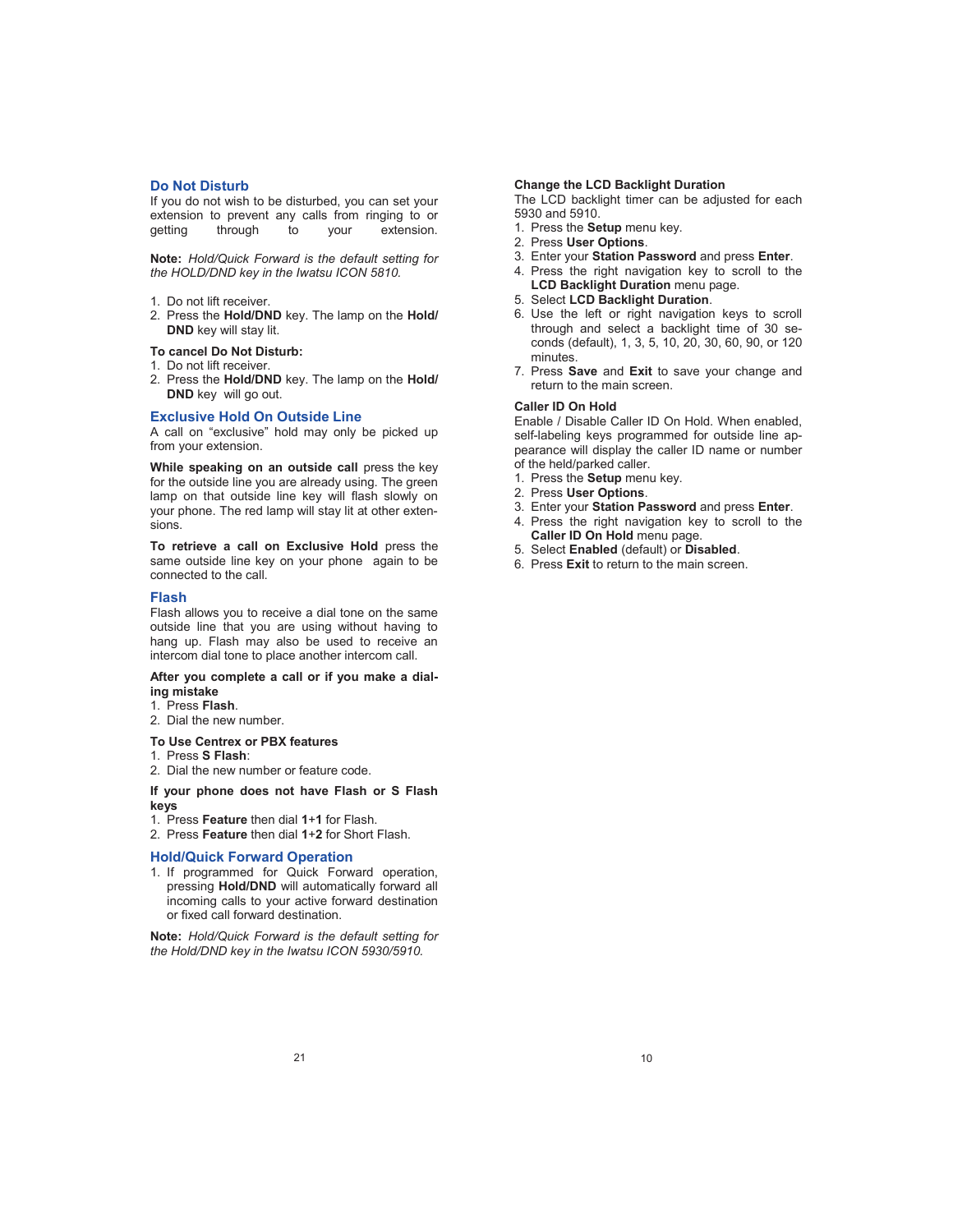## **DISPLAY MENU FEATURE OPERATION**

#### **Call Log**

Your Iwatsu ICON 5930 or 5910 IP Phone will display information for the last 20 incoming and outgoing calls.

**Note:** *ACD and intercom voice announce calls are not stored in the call log.* 

#### **To view the Call Log**

- 1. Press the **Call Log** key to display the menu.
- 2. Select an entry from the call log to view the number, trunk, and date and time stamp.

#### **Make a Call from the Call Log**

- 1. Press the **Call Log** key.
- 2. Select an entry from the call log to view the number, trunk, and date and time stamp.
- 3. Press **Dial** to call the entry that you selected.

You can also delete the call log record by selecting **Delete**.

#### **Save a Call Log Entry as a Personal Speed Dial**

This feature is used to save a call log record to a personal speed dial bin.

- 1. Press the **Call Log** key.
- 2. Select an entry from the call log.
- 3. Press **Save**.
- 4. Select a location to store the number. This can be an unused <EMPTY> entry or you can select an existing entry to overwrite.

5. Select **Exit** to return to the main menu.

**Note:** *If the call log entry you just saved does not have a name associated with the telephone number, refer to the Directory section of this guide to Add a Name to a Personal Directory entry.* 

#### **Add Digits to a Call Log Entry**

This feature is used to add digit(s) to a call log entry before making a call.

- 1. Press the **Call Log** key.
- 2. Select a record from the Call Log.
- 3. Enter the digit(s) to be added to the entry (for example you may need to add a **1** to dial a longdistance number).
- 4. Press **Dial** to dial the call.

**Note:** *Making a call from the Call Log requires a Float or CO line key in the key pattern.* 

#### **Call Divert**

When a call is ringing at your station and your station is idle, off hook, or on a call, you can send that call immediately to your **Call Forward No Answer** destination. This is typically your voice mailbox.

1. Press the **Voice Mail** key when your phone is ringing.

**Note:** *Call Divert does not apply to ACD Calls.* 

#### **Call Pick-Up**

#### **Internal Group**

You may answer calls to any extension in your pickup group without dialing the extension number.

- When you hear a call ringing at another extension:
- 1. Lift receiver.
- 2. Press **Feature** and dial **3**+**1**, or, press the **Group Call Pick-Up** key (if assigned).
- 3. The incoming call is connected to your extension.

#### **Direct Extension**

You may also answer an incoming call at another extension.

- 1. Lift the receiver.
- 2. Press the **Feature** key and dial **3**+**3**, or, press the **Direct Call Pick-Up** key.
- 3. Dial the number of the extension where the call is ringing. The incoming call is connected to your extension.

#### **Call Recording**

You can record a call to voice mail by following the procedures listed below:

**Important:** *Use of this feature may be prohibited by state law.*

#### **To start recording a call to voice mail**

While on an ICM, outside line or conference call:

- 1. Press the **Record** key.
- 2. Your call will begin recording to voice mail.

**Note:** *A four-party conference call cannot be recorded.* 

#### **To stop recording a call to voice mail**

- While recording a call with the **Record** key lit:
- 1. Press the **Record** key or hang up.

#### **To play a recorded call**

1. Follow the same procedure for playing a voice mail message.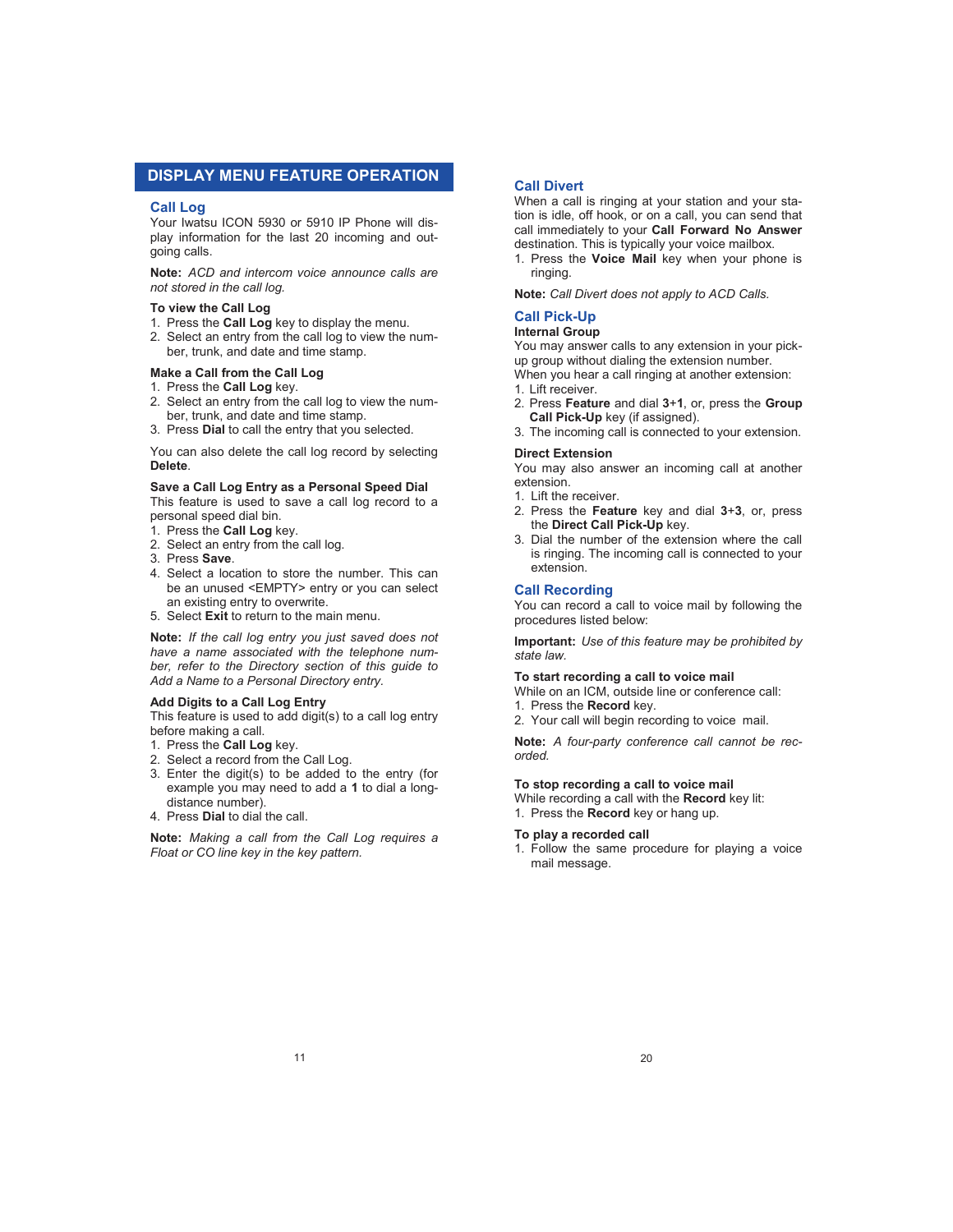#### **Busy ICM Callback**

When you call another extension and get a busy signal, do not hang up.

- 1. Press the **Feature** key and dial **4**+**3**., or
- 2. Press the **ICM Callback** key (if assigned).
- 3. Hang up after you hear a confirmation tone.

When the busy extension becomes available, the system will call you back.

1. Lift the receiver and you are automatically connected to the extension.

#### **Busy Number Callback**

When an outside number you have called is busy, you may tell the system to remind you to try again. 1. Do not hang up.

- 
- 2. Press the **Feature** key and dial **2**+**4**, or, press the **Trunk Callback** key (if assigned).
- 3. Dial the desired time you want to be called back.
- 4. Hang up after you hear a confirmation tone.

After the set time, the system will call you back to try again.

1. Lift receiver to automatically dial the number.

#### **To cancel busy number callback**

- 1. Lift the receiver.
- 2. Press the **Feature** key and dial **0**+**2**+**4**, or, press the **Trunk Callback** key and **\***.
- 3. Hang up after you hear a confirmation tone.

## **Call Coverage**

Self-Labeling and Multipurpose keys can be assigned as Call Coverage keys to indicate calls ringing at another extension. If you have a Call Coverage key for another extension on your telephone, you can answer calls ringing at that extension by pressing the Call Coverage key.

#### **To answer a call at another extension**

When you hear the Call Coverage tone or see the green Call Coverage lamp indication on your phone. 1. Lift the receiver.

- 2. Press the **Call Coverage** key.
- 3. You will be connected to the call.

#### **To change the type of indication at your phone:**

- 1. Do not lift the receiver.
- 2. Press the **Feature** key.
- 3. Press the desired **Call Coverage** key. The present indication mode will be displayed.
- 4. Dial the number for the desired mode.
- 5. Dial **1** for immediate display and ringing, or, dial **2** for delayed indication (display and ringing starts if call is not answered within a preprogrammed time), or, dial **3** for no ringing (lamp indication only).

#### **Call Forward**

You can set your phone to forward calls to another extension, to an external telephone number or a number stored in your personal speed dial bin.

You can also separate call forward destinations for intercom calls and outside line calls. For example, you could forward all ICM calls to an external number or a number programmed in you personal speed dial bin and all CO calls to another extension.

## **Program a Call Forward Destination**

- 1. Press the **Call FWD** key.
- 2. Press **Program**.
- 3. Select an item to program. You can select an <EMPTY> entry or overwrite/edit an existing entry.
- 4. From the **Mode Selection** screen, select **Set/ Select Mode**.
	- You can also choose to delete CO or ICM data or clear a profile from this screen.
- 5. Enter the **Call Type** you wish to forward.
	- CO & ICM (Outside/Intercom).
	- CO Only (Outside).
- ICM Only (Intercom).
- 6. Enter the **Forward Mode.**
	- Immediate.
	- Busy/No Answer.
	- No Answer.
	- External/PSD (Personal Speed Dial).
- 7. Press **Enter**.

#### **For Immediate, Busy/No Answer, No Answer**

- 1. Enter the **Extension** number where you want your calls forwarded and press **Enter**.
- 2. Using the dial pad and navigation keys, enter the **Label** (name) you want to associate with this entry and press **Enter** to continue. (Refer to page 5 for data entry).

#### **For External/PSD**

Select the External Destination Type - External Number or Personal Speed Dial Bin:

- 1. **External Number**  Enter an external number where you want your calls forwarded and press **Enter**. *Note: The external number is stored in Personal Speed Dial Bin 99.*
- 2. **Personal Speed Dial Bin** If you have personal speed dial numbers programmed, you can select one of those entries.
- 3. Using the dial pad and navigation keys, enter a **Label** (name) for the number or entry you just entered and press **Enter** to continue. (Refer to page 5 for data entry).

**Note:** *After programming Call Forwarding, you must activate a forward destination.*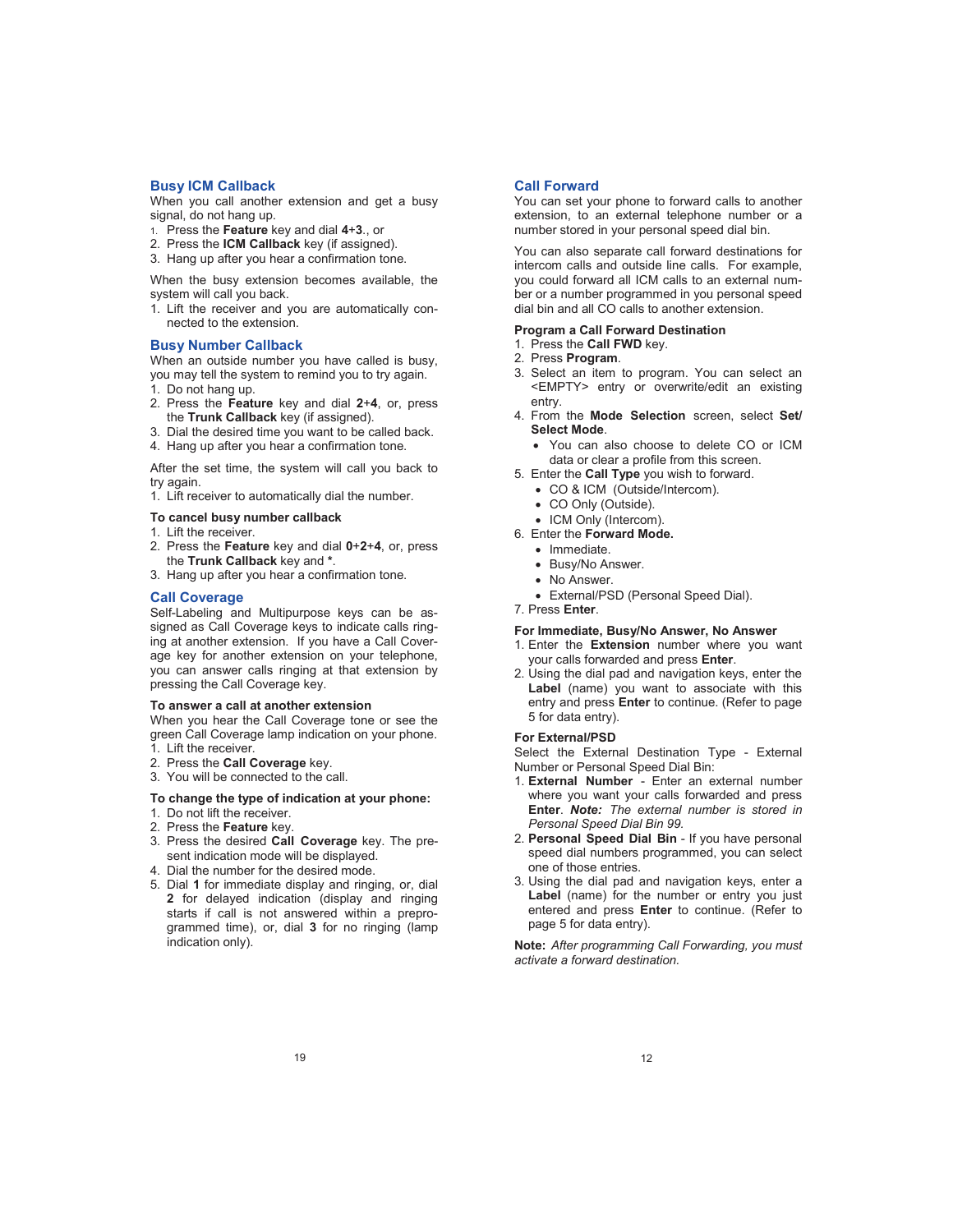### **Activate a Forward Destination**

- 1. Press the **Call FWD** key.
- 2. Select the key that corresponds to a preprogrammed forwarding destination.
- 3. The selected forward destination will flash when activated.
- 4. Press **Exit** to return to the main menu. The red LED will light on the Call FWD key when forwarding is active.

#### **Forward Status / Forward Cancel**

To check the Forward status of your phone or to cancel station forwarding:

- 1. Press the **Call FWD** key. The active selection will be flashing and your status will appear on the top two lines of the display.
- 2. Press the corresponding key to **Cancel** call forwarding.
- 3. Press **Exit** to end the operation and return to the main screen.

#### **Call Forward—Follow-Me**

**Set Follow Me** (From the destination extension)

- 1. Press the **Call FWD** key.
- 2. Select the **Follow-Me** key.
- 3. Enter the number for the extension you are forwarding from.
- 4. Press **Enter**.
- 5. Press **Exit** to end the operation.

**Cancel Follow-Me** (From the forwarded station)

- 1. Press **Call FWD**.
- 2. Select the flashing (active) entry.
- 3. Press **Exit** to end the operation.

#### **Conference Call**

The Iwatsu Enterprise-CS allows you to make conference calls with any combination of up to four extensions and outside lines on the same call.

#### **To Make a Conference Call:**

While speaking on an outside or internal call:

- 1. Press the **Conference** key (Conference will flash). The call is automatically placed on conference hold.
- 2. Make your next call (internal or outside call).
- When the party you are calling answers, press the **Conference** key again.
- *or*
- 1. Press **Park** to park the call.
- 2. Make your next call.
- 3. Press **Conference** and then **Park** to complete the conference.
- 4. After you hear a tone burst, all parties are connected.

To add another extension or outside line, repeat the same procedure.

## **ADVANCED FEATURES**

#### **Making an E-Response Help Call**

If programmed, your Iwatsu Enterprise-CS System provides emergency notification to a group of phones or paging system. **Note:** *This feature is in addition to 911 support.*

- 1. Go off hook and do not dial for more than 10 seconds, *or*, go off hook and begin dialing a system extension. Between digits pause for more than 10 seconds.
- 2. The Iwatsu system will initiate an E-Response Help Call to the phones in your E-Response Group and/or a paging system.

#### **Answering Machine Emulation (Voice Mail**

**Monitor)** allows you to monitor voice mail messages as they are recorded and choose to interrupt the recording to start a live conversation with the caller

#### **Activate / deactivate / change mode:**

- 1. While your phone is idle, press **Speaker**.
- 2. Press **Feature**.
- 3. Press the **Voice Mail Monitor** key.
- 4. Press **1** to deactivate voice mail monitoring. Press **2** to activate voice mail monitoring in manual mode (user must press key to monitor).

Press **3** to activate automatic voice mail monitoring (caller's message is played through phone speaker while message is being recorded).

#### **To begin Voice Mail Monitor**

- 1. When voice mail answers a call you will hear a tone and the **Voice Mail Monitor** key red LED will begin to flash.
- 2. Press the **Voice Mail Monitor** key (manual mode only).
- 3. When the **Voice Mail Monitor** key green LED lights, you will hear the caller's message as it is recorded.
- 4. Press the **Voice Mail Monitor** key a second time to begin talking to the caller, or, Press **Speaker** or hang up to end voice mail monitoring. The caller's message will be saved to your voice mailbox.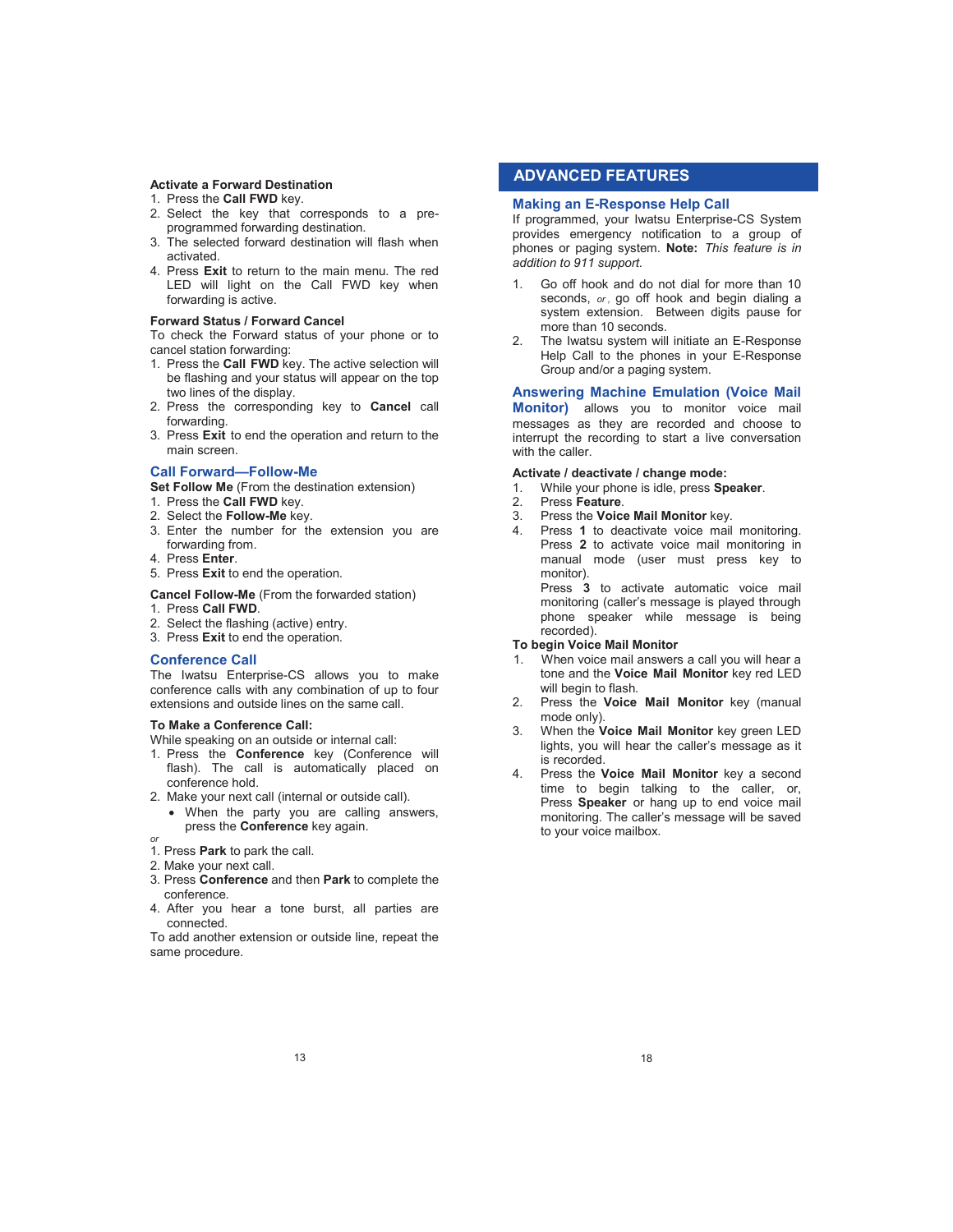#### **Redial**

To automatically redial the last (CO call) outside number you called:

1. Press the **Redial** key.

## **Text Web**

Text Web must be programmed in the system database to use this feature. Your programmed Text Web categories will vary based on database programming.

**Note:** *You must have a Text Web key assigned to the key pattern on your station to access this feature.*

- 1. Press the **Text Web** key.
- 2. If available, make a selection from the Text Web menu and follow the menu guidance.
- 3. If Weather or Current Conditions is an option, you may be asked to enter a Zip Code.

**Note:** *You cannot make a call while Text Web is active. You must exit Text Web to make a call. Text Web will remain active when you receive a call and you can activate Text Web while on a call.*

#### **Voice Mail**

Your Voice Mail Box is accessed through the display menu.

#### **To Access Voice Mail**

- 1. Select the **Voice Mail** menu key.
	- If this is the first time that you have connected to your voice mail box, follow the directions for setting up your voice mail.
- 2. When prompted, enter your **password** and follow the voice directions.

#### **Omega-Voice VMI Voice Mail Card (IX-4EVMC)**

If you have a VMI voice mail card installed in your system:

- 1. Your telephone may display voice mail menu guidance to help you navigate the voice mail menu options.
- 2. Your Voice Mail display menu may appear with a message count (i.e., 2 Messages).
	- If you have changed the label for this key, the message count will not display.
- 3. Toggle the voice mail menu guidance On and Off by selecting the Setup Menu key.



#### **Directory**

Your 5930/5910 is equipped with a Directory for access to the Internal Directory, System Speed Dial, Personal Speed Dial, and Direct Bin Access.

#### **Internal (Internal Station Directory)**

- 1. Press the **Directory** key.
- 2. Press **Internal**.
- 3. Select an entry:
	- Select an entry on the screen *or*
	- Select **Search** and use the dial pad to enter a search string *or*
		-
	- Select **Navigate** and use the **left** and **right arrows** to page through the Internal Directory or use the **up** and **down** arrows to scroll one entry at a time.
- 4. To make a call, select the key that corresponds to the entry you want to call.

**LED Status:** *Solid = Busy, flashing = DND, and no LED = available.* 

#### **External (System Speed Dial Directory)**

- 1. Press the **Directory** key.
- 2. Press **External**.
- 3. Select an entry:
	- Select an entry on the screen *or*
	- Select **Search** and use the dial pad to enter a search string.
	- *or* Select **Navigate** and use the **left** and **right arrows** to page through the Internal Directory or use the up and down arrows to scroll line by line.
- 4. To make a call, select the key that corresponds to the entry you have selected.

#### **Personal (Personal Speed Dial Directory)**

- 1. Press the **Directory** key.
- 2. Press **Personal**.

*or*

- 3. Select a programmed entry on the screen and the number is dialed.
- 4. Select **Program** to program a new entry.
	- Select an **<Empty>** entry or select an entry to overwrite.
	- Using the dial pad, enter a **Name** for the new entry. Press **Save**.
	- Using the dial pad, enter a **Number** for the new entry. Press **Save**.
	- Enter the **Trunk Group** number (Range = 000-250). **0 = Optimized**. Press **Save**.
- 4. You are returned to the main menu.

**Note:** *You can press Exit to cancel the operation at any time.*